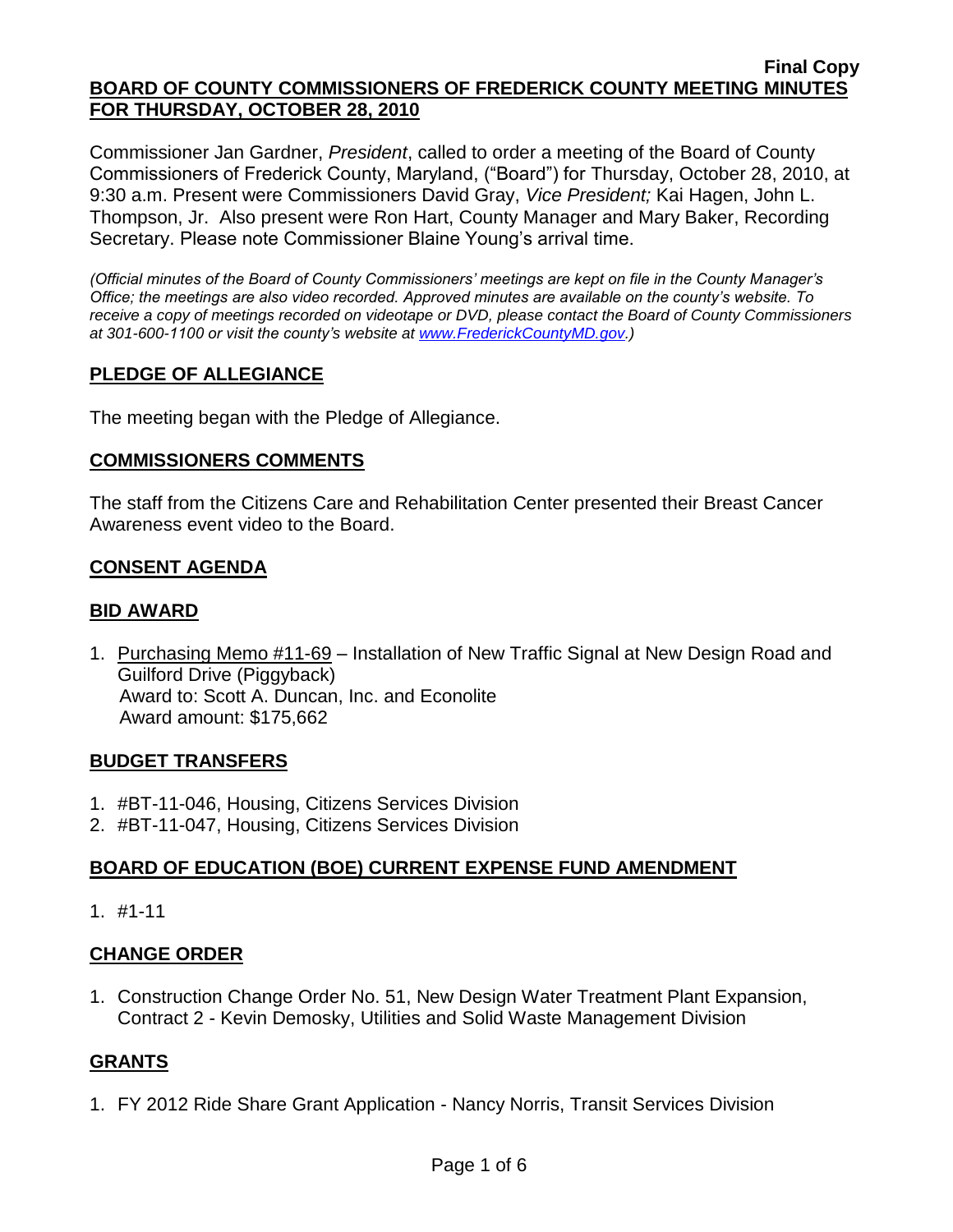- 2. FY 2011 Emergency Medical Services Training Grant and Associated Budget Transfer Rick Himes, Fire and Rescue Services Division
- 3. HOME Initiatives Program Grant Application Jenny Short, Citizens Services Division

Commissioner Thompson requested a separate vote on Grant #1 and Grant #3.

Commissioner Gray moved approval of the consent agenda with the exception of Grant #1 and Grant #3 as presented. Commissioner Hagen seconded the motion that passed 4-0 with Commissioner Young absent.

Commissioner Hagen moved approval of Grant #1 and Grant #3 as presented. Commissioner Gray seconded the motion that passed 3-1 with Commissioner Thompson opposed and Commissioner Young absent.

### **ADMINISTRATIVE BUSINESS**

#### **Bid Award – Purchasing Memo #11-70, Budget Preparation Software - Hal Good, Finance Division**

(Commissioner Young arrived at the meeting.)

Bruce Johnson, Finance Division, presented the proposed purchasing memo.

Commissioner Gray moved approval of Purchasing Memo #11-70 as presented. Commissioner Hagen seconded the motion that passed 5-0.

#### **Presentation of Final Draft of Ordinance to Update Chapter 1-16 of the Frederick County Code Subdivision Regulations for Signature Purposes - Mike Wilkins and Betsy Smith, Permitting and Development Review Division and Kathy Mitchell, Office of the County Attorney**

Mr. Wilkins, Ms. Smith and Ms. Mitchell presented the proposed ordinance.

Commissioner Gray moved to formally approve the proposed ordinance effective November 1, 2010, as presented including the changes made on October 19, 2010. Commissioner Hagen seconded the motion that passed 5-0.

A copy of the approved/adopted ordinance can be obtained in the County Manager's Office or by accessing [www.FrederickCountyMD.gov.](file://NT1S5/BOCC/BOCC/BOCC%20Minutes/Mary)

## **Ag Preservation - Installment Purchase Agreement – Richard and Lillian Layman Trust - Tim Blaser, Planning Division and Jim Cumbie, Esquire, Venable LLP (County Bond Counsel)**

Mr. Blaser presented the proposed agreement.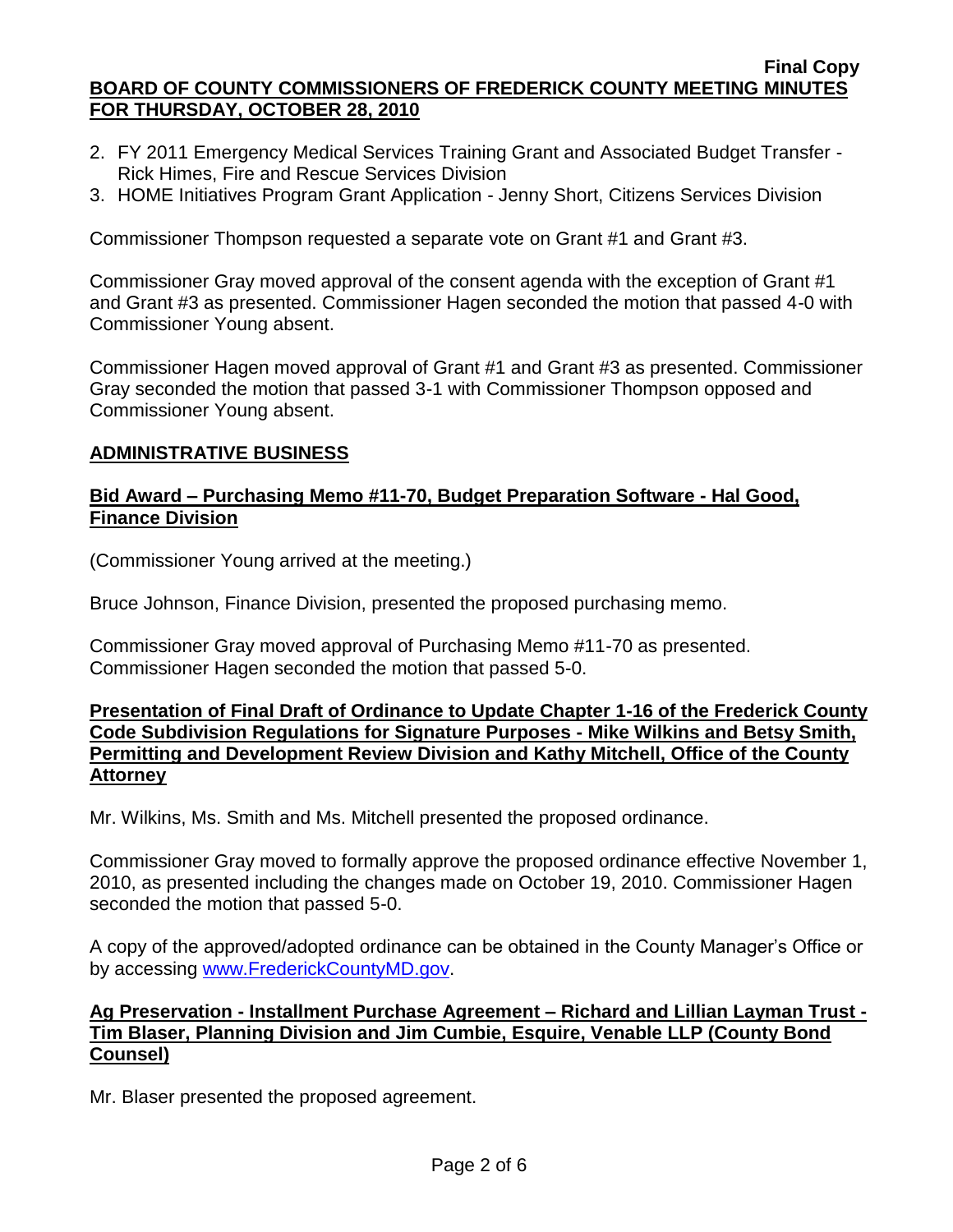(Commissioner Young left the meeting.)

Commissioner Gray moved approval of the installment purchase agreement for the Richard and Lillian Layman Trust as presented. Commissioner Hagen seconded the motion that passed 4-0 with Commissioner Young absent.

## **New Lease for Utica Park Farmland - Earl Eyler, Parks and Recreation Division**

Mr. Eyler presented the proposed lease.

(Commissioner Young re-entered the meeting.)

Commissioner Hagen moved approval of the lease for Utica Park Farmland as presented. Commissioner Gray seconded the motion that passed 5-0.

## **New Lease for Point of Rocks Regional Parkland - Earl Eyler, Parks and Recreation Division**

Mr. Eyler presented the proposed lease.

Commissioner Hagen moved approval of the lease for Point of Rocks Regional Parkland as presented. Commissioner Gray seconded the motion that passed 5-0.

## **Resolution for Acquisition of Property for Improvements to Ijamsville Road – Wendy Kearney, Office of the County Attorney**

Ms. Kearney and Robert Shen, Public Works Division, presented the proposed resolution.

Commissioner Young moved approval of the proposed resolution as presented. Commissioner Hagen seconded the motion that passed 4-1 with Commissioner Thompson opposed.

A copy of the approved/adopted resolution can be obtained in the County Manager's Office or by accessing [www.FrederickCountyMD.gov.](file://NT1S5/BOCC/BOCC/BOCC%20Minutes/Mary)

# **WORKSESSION**

## **Energy Conservation Committee FY 2009 – 2010 Report - Jessica Stoner, Management Services Division**

(Commissioner Gardner left the meeting.)

Ms. Stoner presented the report.

(Commissioner Gardner re-entered the meeting.)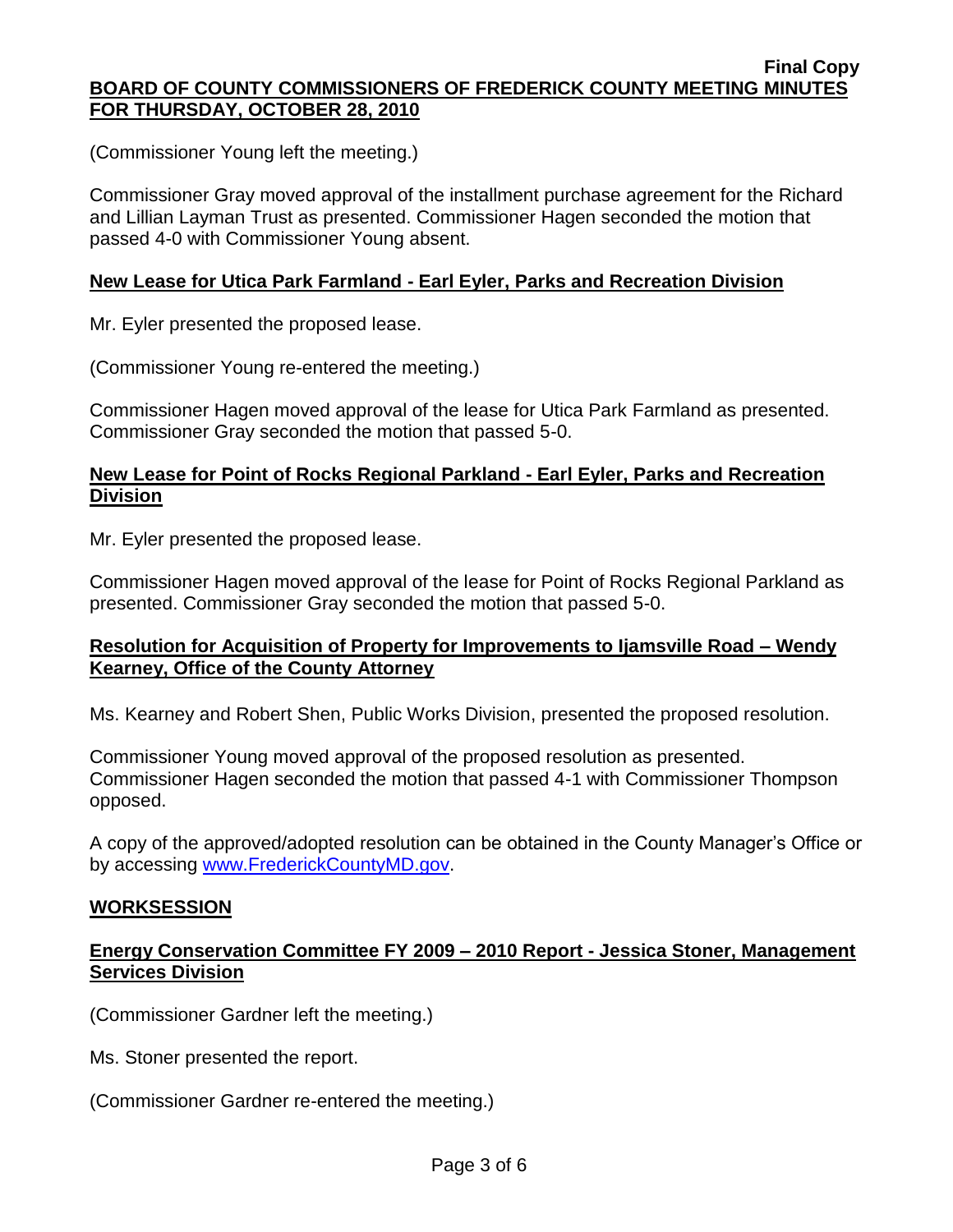The Board took no action as this item was for information only.

### **COMMISSIONERS COMMENTS**

Commissioner Young noted he was under the weather today.

Commissioner Gardner noted today would be Ron Hart, County Manger's, last meeting as his last day with the county was Friday, October 29, 2010.

Commissioner Gardner commented on the impending retirement of Mike Marschner, Director, Utilities and Solid Waste Management Division.

### **PUBLIC COMMENTS**

Bill Ashton

### **QUESTIONS – PRESS**

None.

#### **CLOSED SESSION**

Commissioner Hagen moved to proceed into closed session in accordance with Maryland Annotated Code State Government Article § 10-508(a)(7) To consult with counsel to obtain legal advice on a legal matter. Commissioner Gray seconded the motion that passed 5-0.

### **ADJOURN**

The meeting adjourned at 11:30 a.m.

Mary E. Baker Recording Secretary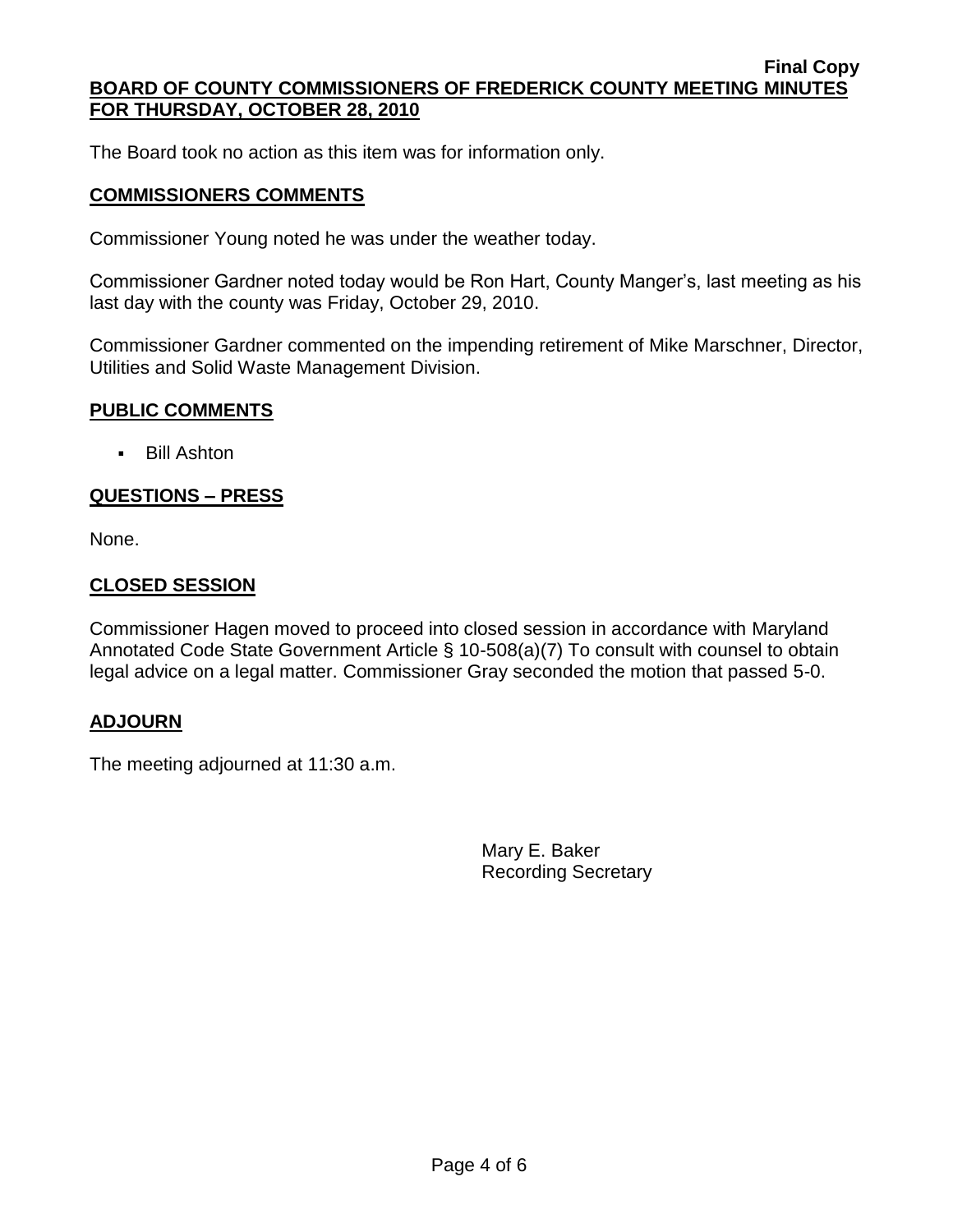### **FORM OF STATEMENT FOR CLOSING THE MEETING OF THURSDAY, OCTOBER 28, 2010**

# **STATUTORY AUTHORITY TO CLOSE SESSION**

### **State Government Article §10-508(a):**

(7) To consult with counsel to obtain legal advice on a legal matter.

## **Motion:**

In open session Commissioner Hagen moved to proceed into closed session in accordance with Maryland Annotated Code State Government Article § 10-508(a)(7) To consult with counsel to obtain legal advice on a legal matter. Commissioner Gray seconded the motion that passed 5-0.

## **Time and Location:**

11:30 a.m. – Third Floor Meeting Room, Winchester Hall

## **Topic to be Discussed:**

Provide guidance on negotiating terms of a contract.

Mary Baker Recording Secretary